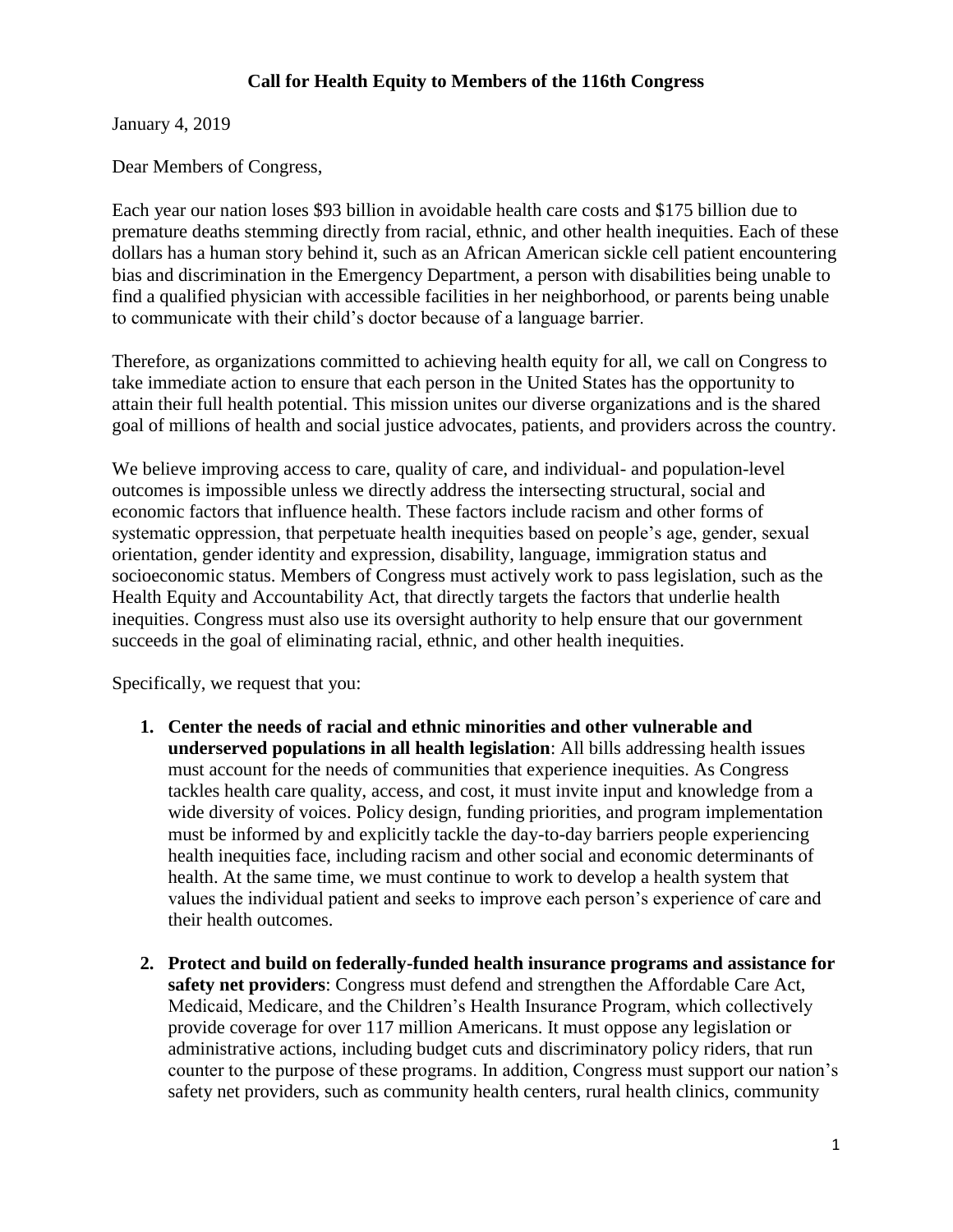mental health centers, tribal and urban Indian health programs, safety-net hospitals, reproductive health centers, and community-based providers, to ensure access to high quality and affordable care.

**3. Provide oversight to ensure the government is fulfilling its obligations to ensure equal access to health care for all**: We are deeply disturbed by numerous recent actions the current administration has taken, including prioritizing religious exemptions over civil rights in the Office for Civil Rights at the Department of Health and Human Services; attacking immigrants, refugees, and asylum seekers; cutting funding for vital insurance coverage enrollment outreach; seeking to dismantle nondiscrimination protections for transgender individuals; and signaling its contempt for the needs of people of color and other vulnerable groups throughout its policymaking and strategic planning activities. Members of Congress must use their oversight powers to hold administration officials accountable for these and other actions that harm our collective efforts to achieve a healthier nation for all.

None of us—not our organizations and certainly not our elected lawmakers—can afford to stand by and watch while millions of people struggle to get the health care they need, when they need it. All of us – no matter who we are and where we live—are members of families, communities, and the fabric of our nation. Congress must act to make health equity not only a priority, but a reality for all.

## Sincerely

Action on Smoking and Health Advocates for Youth African American Ministers In Action AIDS Alliance for Women, Infants, Children, Youth & Families American Association of Birth Centers American College of Nurse-Midwives American Federation of Teachers American Kidney Fund American Muslim Health Professionals American Public Health Association APLA Health Asian & Pacific Islander American Health Forum (APIAHF) Asian Americans Advancing Justice-Los Angeles Asian Pacific American Labor Alliance, AFL-CIO Asian Services in Action, Inc. (ASIA) Association of Asian Pacific Community Health Organizations (AAPCHO) Autistic Self Advocacy Network Black Womens Health Imperative California Latinas for Reproductive Justice California Pan-Ethnic Health Network Caring Across Generations Center for Independence of the Disabled, NY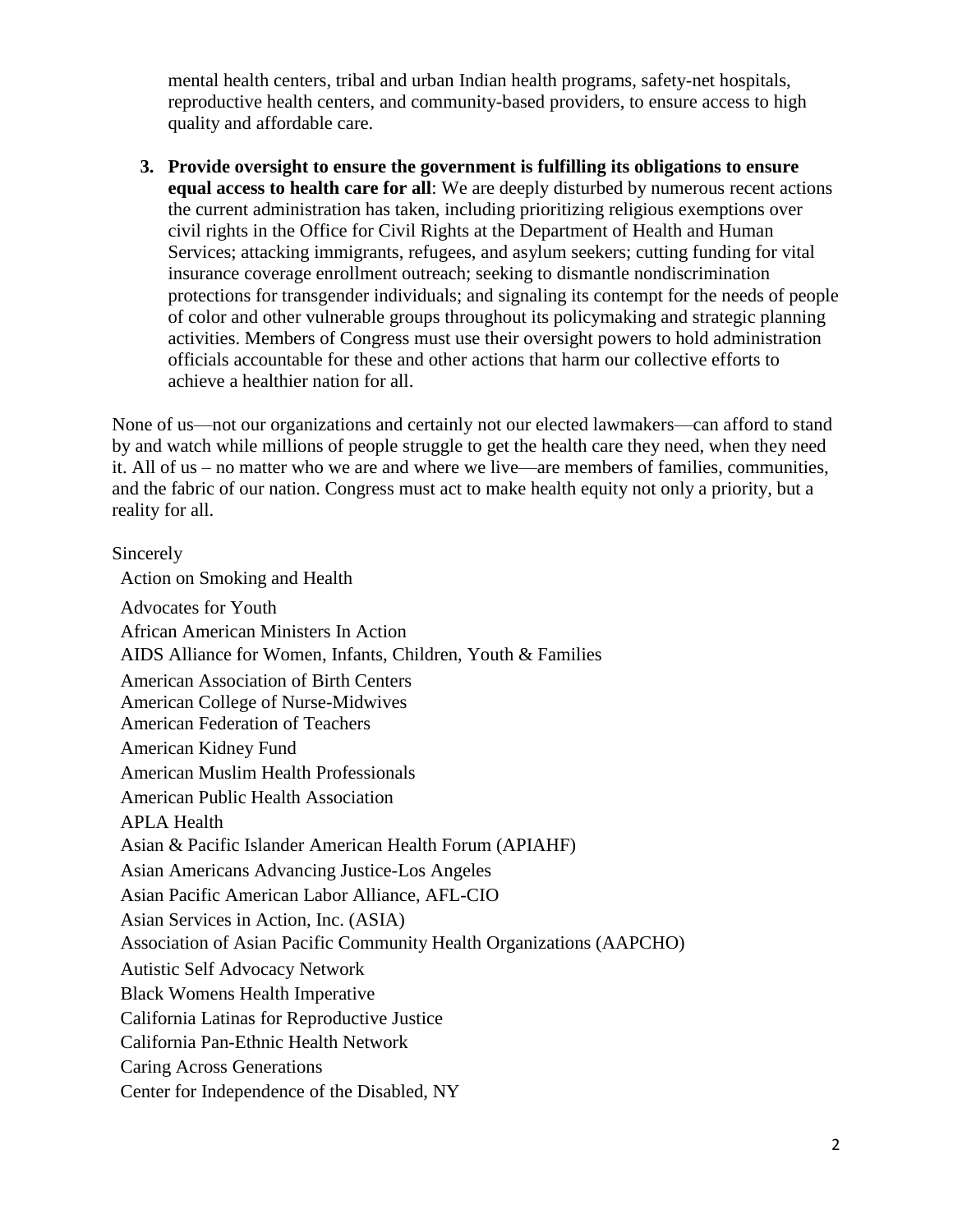Center for Public Representation Center for Reproductive Rights Colorado Consumer Health Initiative Community Catalyst Community Health Councils Congregation of Our Lady of the Good Shepherd, US Provinces Consumer Health First Disability Rights Education and Defense Fund (DREDF) Disciples Refugee & Immigration Ministries Equality California Faith in Action Faith That Heals TN Conference, United Methodists Churh Families USA Fathers & Families of San Joaquin First Focus Campaign for Children GLMA: Health Professionals Advancing LGBTQ Equality Heartland Alliance for Human Needs & Human Rights Hep B United Hepatitis B Foundation Impetus - Let's Get Started LLC In Our Own Voice: National Black Women's Reproductive Justice Agenda Khmer Health Advocates, Inc Kids Forward Lanai Community Health Center Latino Commission on AIDS Mental Health America Mi Familia Vota Mixteco Indigena Community Organizing Project MomsRising NAPAFASA NASTAD National Advocacy Center of the Sisters of the Good Shepherd National Asian Pacific American Families Against Substance Abuse National Asian Pacific American Women's Forum (NAPAWF) National Association of Certified Professional Midwives (NACPM) National Association of Social Workers National Black Justice Coalition National Black Women's HIV/AIDS Network National Center for Transgender Equality National Collaborative for Health Equity National Consumers League National Disability Rights Network